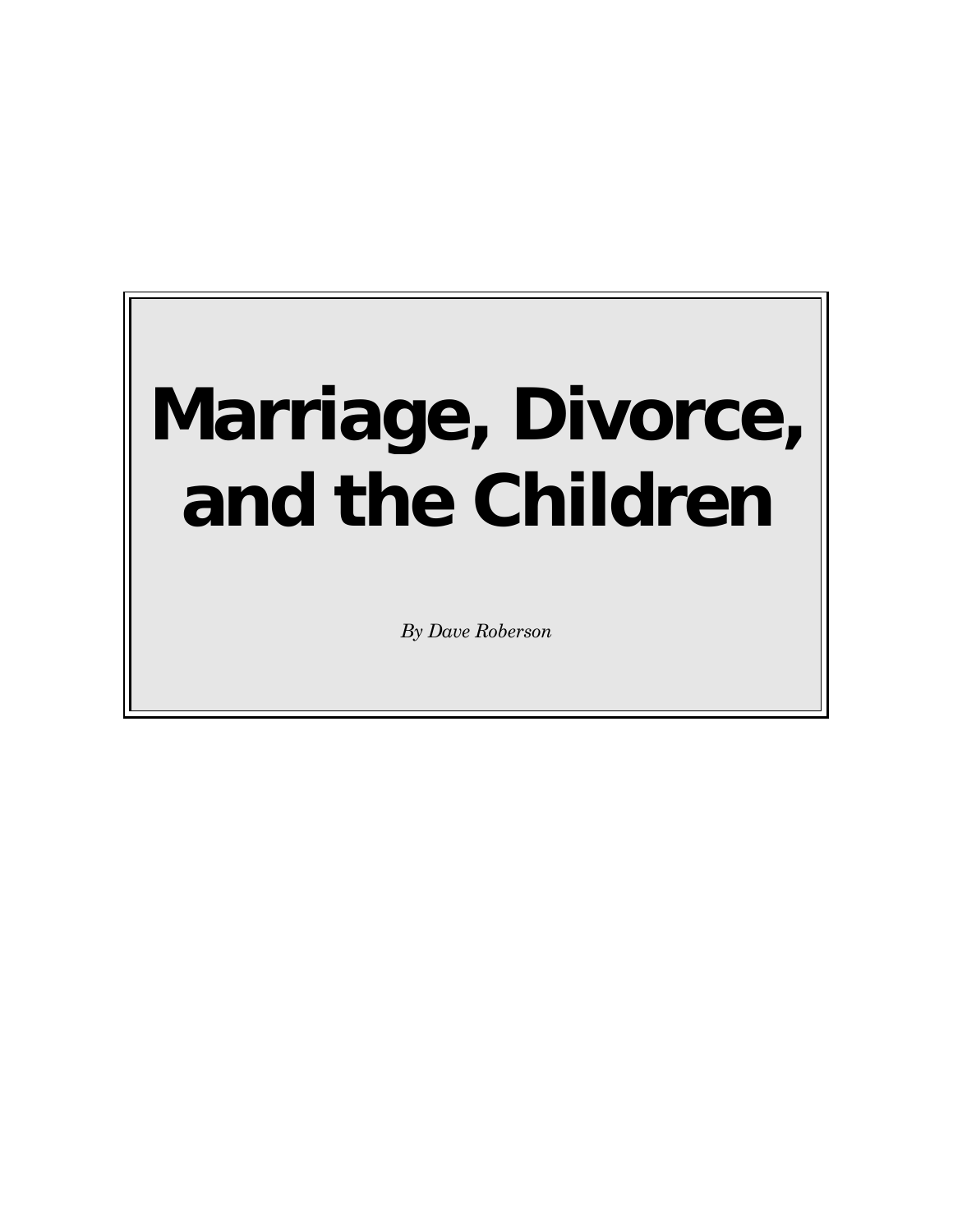Unless otherwise indicated, all Scripture notations are taken from the *King James Version* of the Bible.

*Marriage, Divorce, and the Children*  By Dave Roberson ISBN 1-929339-03-8 ISBN 978-1-929339-03-7 Copyright © 2001 by Dave Roberson Ministries Second Edition

All rights reserved. This publication may be reproduced and circulated in its entirety free of charge, but this publication shall not be edited, redacted, reproduced in part, sold, or exchanged for consideration, without the prior written consent of the publisher.

Dave Roberson Ministries The Family Prayer Center P. O. Box 725 Tulsa, OK 74101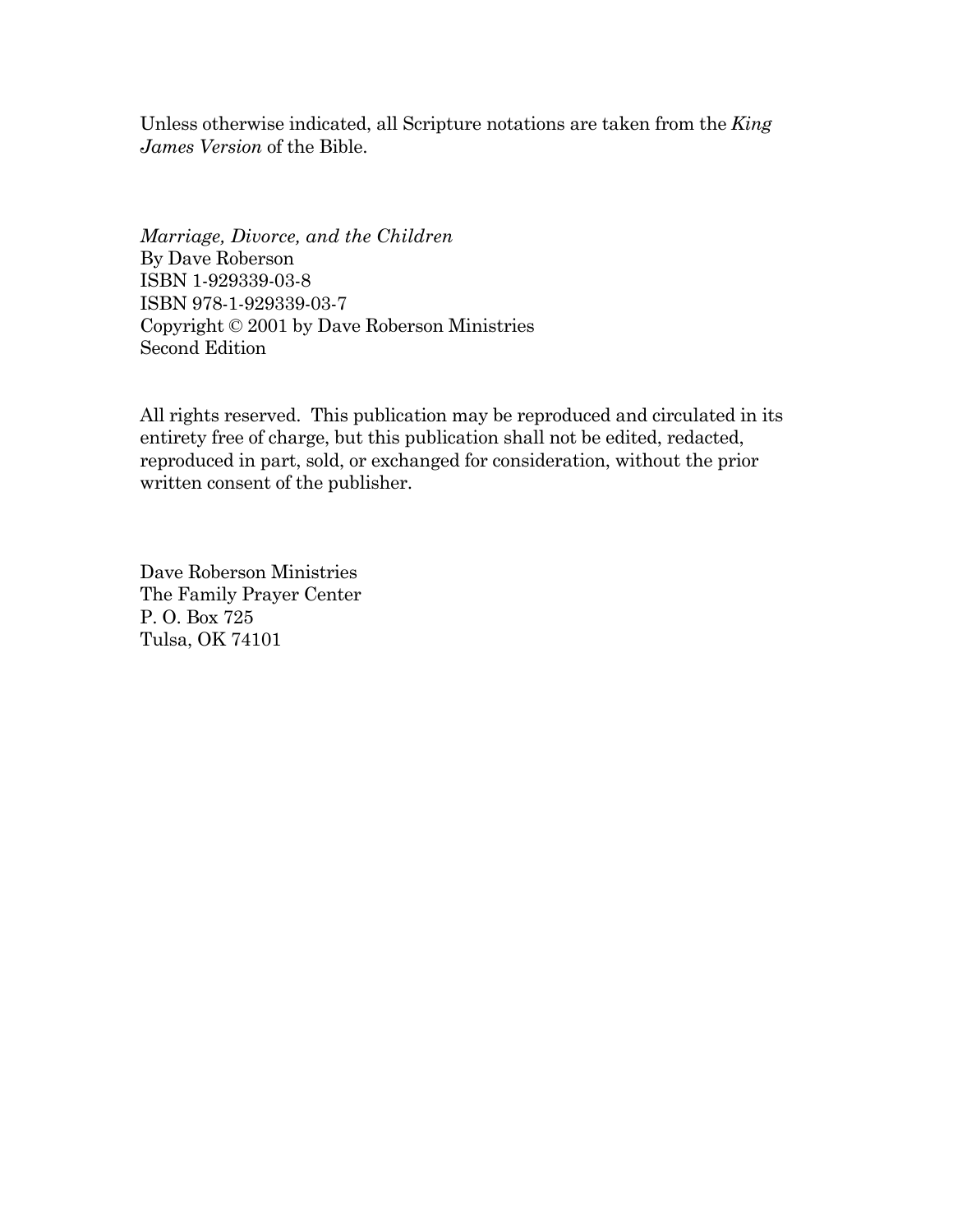## *Contents*

| <b>Chapter 1</b>                                       |
|--------------------------------------------------------|
| <b>Chapter 2</b>                                       |
| <b>Chapter 3</b>                                       |
| <b>Chapter 4</b><br>Let's Be There for Our Children! 9 |
| Chapter 5<br>Seek God First,                           |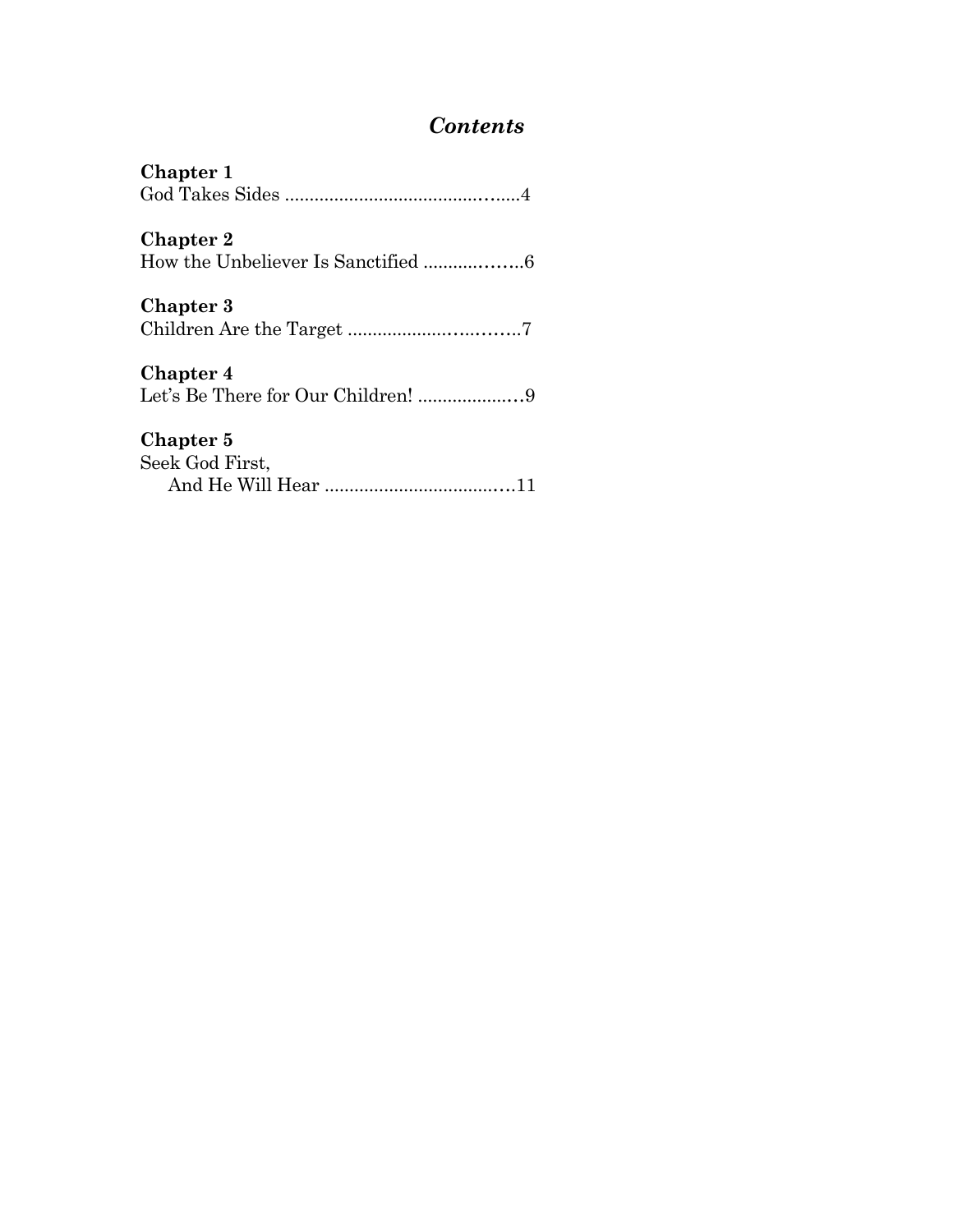## *Chapter 1 God Takes Sides*

When it comes to raising children, it's too bad we weren't grandparents first and parents second. Then we'd have all the wisdom and knowledge we needed to raise our children!

#### **The Need for God's Wisdom In Parenting**

Unfortunately, that isn't the way it works. And when parents try to raise their children outside the wisdom of God, the children are usually the ones who suffer the most.

Most of us don't realize that the times we live in have very little to do with our success in raising our children. Parenting has always been the same. The Word of God is timeless and contains all the wisdom needed for turning children into adults who still want to serve God after they are grown.

If there was ever an area where we stand to lose the most, it is in this area of raising our children. What would it be like to go to Heaven without them?

As parents, we need to think about this when we make decisions based on selfishness instead of what is best for our family — especially when that decision concerns whether to stay married or to get divorced. This is a decision in which the well-being of every member of the family — both parents and children — is at stake.

#### **God Sides With the Children**

What side does God take in a divorce? He takes the side of the

children and of the parent who will see to the children's sanctification. We see this in First Corinthians 7, where the apostle Paul gives godly counsel to the believer who is married to an unbeliever. God includes this counsel in His Word largely because children are so often involved in this type of situation. Adults can make their own decisions, but a child cannot.

Our children will become what we as parents teach them because they are by nature imitators of what we do. They will accept as true the same philosophies we accept; they will solve their problems the same way we do; and they will lean toward the good or the bad according to what they learn from our example.

That's why God always chooses the children's side in a divorce situation, as well as the side of the parent who will see to the children's spiritual growth. God knows that the children are virtually unspoiled ground and will become what their parents teach them.

Paul speaks God's wisdom regarding this matter in First Corinthians 7:12-16:

**But to the rest speak I, not the Lord: If any brother hath a wife that believeth not, and she be pleased to dwell with him, let him not put her away.** 

**And the woman which hath an husband that believeth not, and if he be pleased to dwell with her, let her not leave him.** 

**For the unbelieving husband is sanctified by the wife, and the unbelieving wife is sanctified by**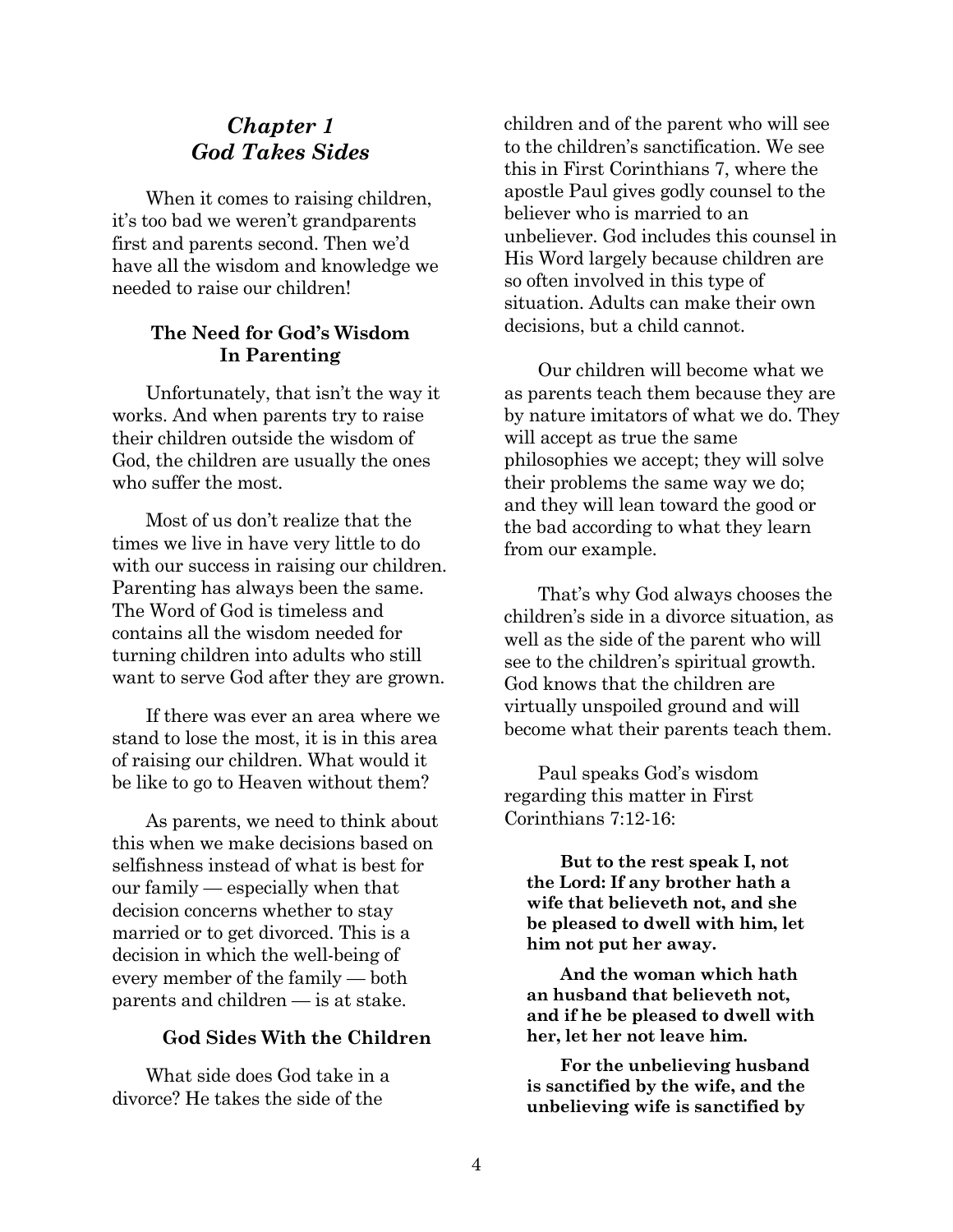**the husband: else were your children unclean; but now are they holy.** 

**But if the unbelieving depart, let him depart. A brother or a sister is not under bondage in such cases: but God hath called us to peace.** 

**For what knowest thou, O wife, whether thou shalt save thy husband? or how knowest thou, O man, whether thou shalt save thy wife?** 

We'll look at this passage further in the following chapters. But the first thing to understand regarding these verses is that Paul knew the heart of God concerning marriage. He also knew that God would take the side of the children in an adult world where the only rights children possess are the ones that adults give them.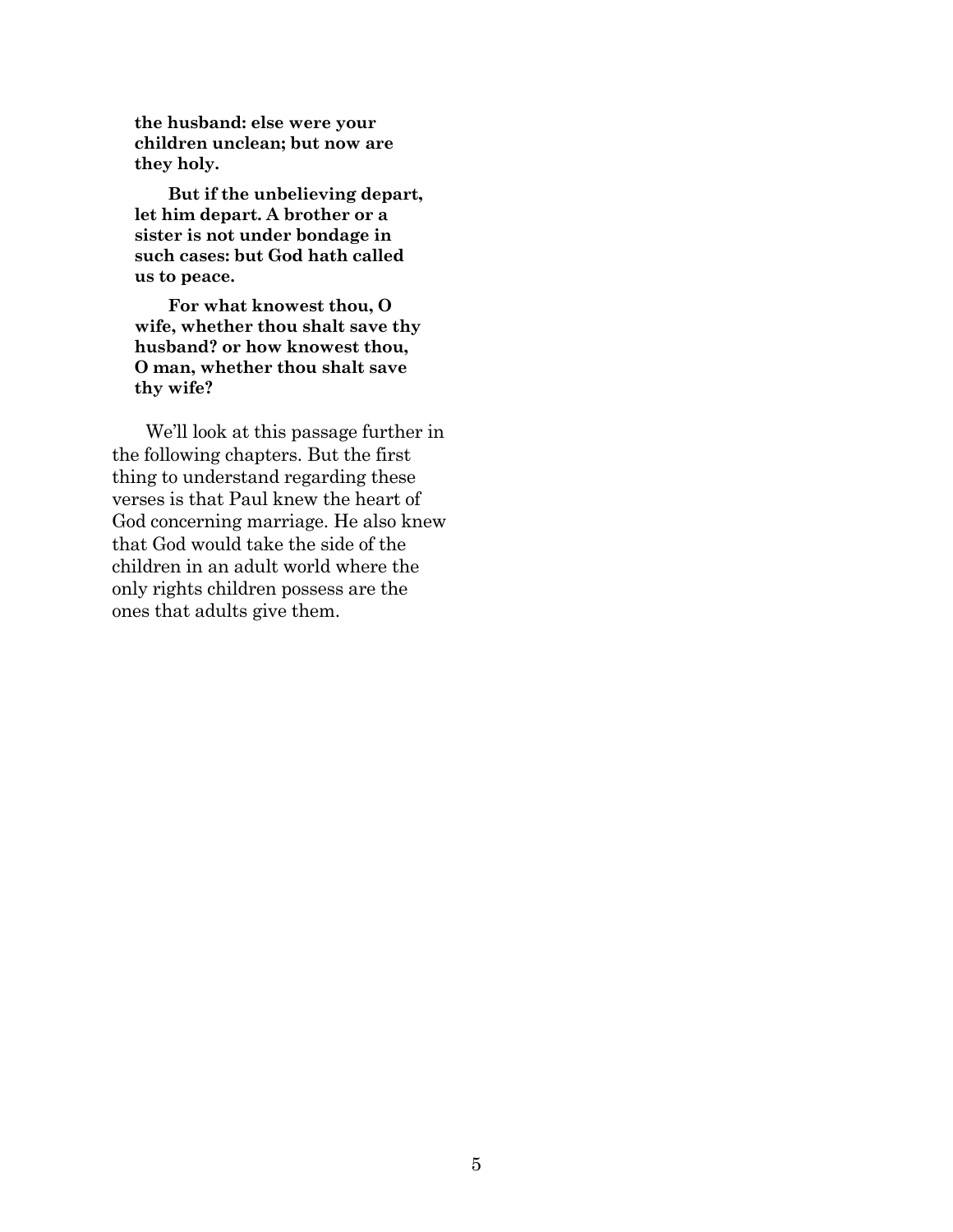## *Chapter 2 How the Unbeliever Is Sanctified*

Once we understand that God has the children on His mind in the marriage situation between a believer and an unbeliever, then the rest of First Corinthians 7:12-16 begins to open up to us.

Paul is talking in this passage about being unequally yoked. He says, "If an unbelieving husband is pleased to dwell with his believing wife, then let her not divorce him." The same is true if the unbelieving spouse is the wife. The reason Paul gives for this counsel is clear: **...else were your children unclean; but now are they holy**.

#### **What Does 'Pleased To Dwell' Mean?**

Let's take the case of an unbelieving husband who is married to a believing wife where children are involved. The apostle Paul said, "If the husband is pleased to dwell with his wife, let her not put him away because the unbelieving husband is sanctified by the believing wife."

"Sanctified" in this situation does **NOT** mean *saved*. Otherwise, Paul wouldn't have gone on to say in verse 16: **For what knowest thou, O wife, whether thou shalt save thy husband?...**

The whole reason the unbelieving husband is able to be sanctified by the wife in this situation is that he is **PLEASED TO DWELL** with her. In other words, he doesn't protest if she creates an atmosphere in their home conducive to raising godly children.

In this case, the husband and wife have worked out a pleasing relationship between them that includes the sanctification of the children. He agrees with her desire to take the children to church and pray with them in the home. He keeps his language clean in their presence. He abstains from drinking in front of them. He keeps his home free of filthy materials that may pervert his children's minds to immoral standards.

#### **A Parent's Worldly Example**

This is the kind of marital relationship Paul was talking about when he said, "If the unbelieving husband is pleased to dwell with his believing wife, let her not put him away." If the husband chose to exhibit worldly conduct in the home, the children would become unclean. But because he is pleased to dwell with his wife on God's terms, now are their children made holy.

You see, "sanctified" means to be separated from the filthiness of the world. So as long as the unbelieving husband is willing to be sanctified by his wife, she is not to put him away. Her husband has allowed her to teach him the things he needs to know for the children's sake and for the sanctification of the home.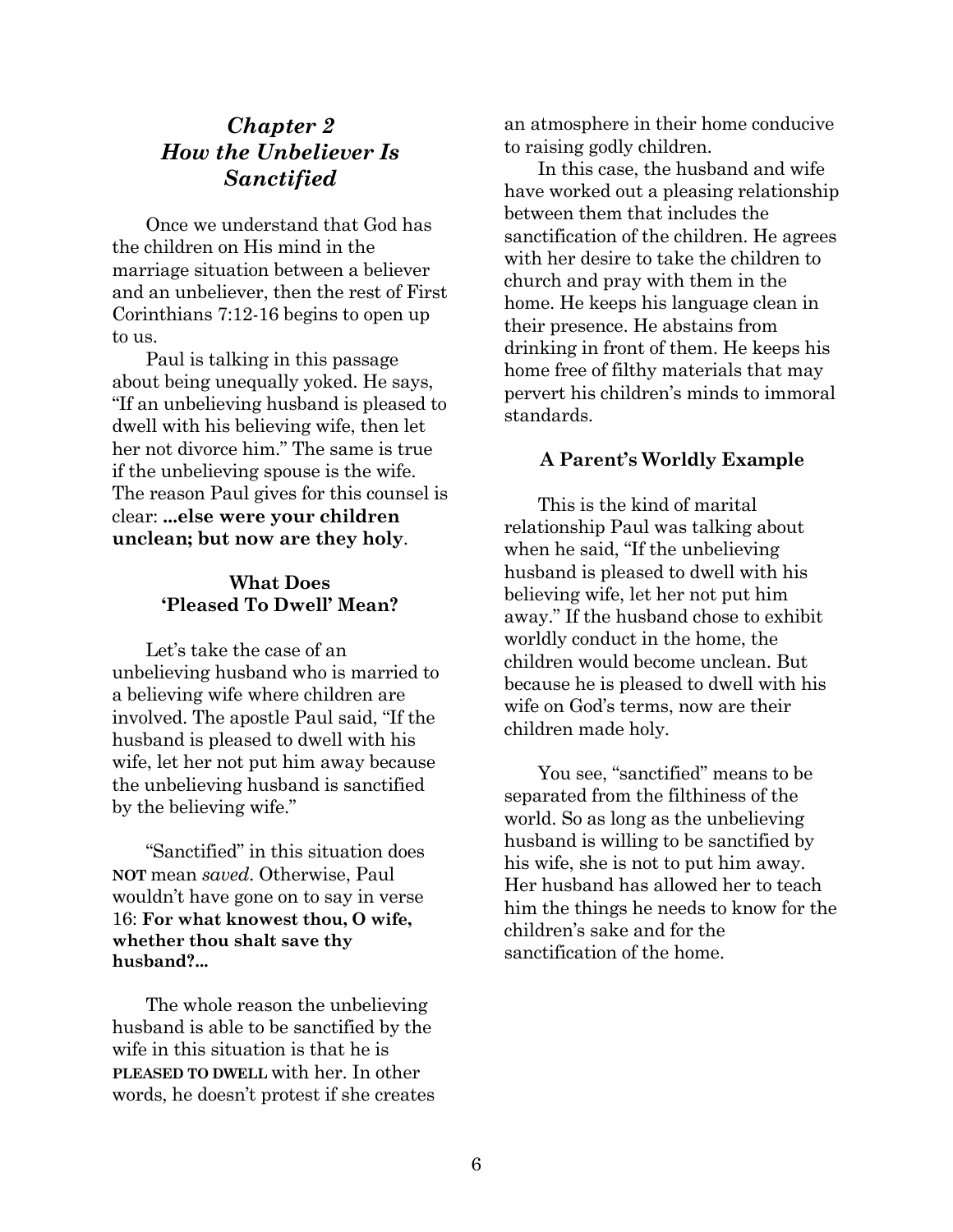## *Chapter 3 Children Are the Target*

Satan goes after children through adults. If he succeeds, he has then ensnared the children of the next generation, deceiving them to do his bidding as they grow to become adults themselves.

One way the enemy deceives children is by making divorce and remarriage look common and acceptable. He wants children to think that adults go on with their Christian walk after divorce as if nothing has happened. He tries to make children believe that divorce bears no more consequences than buying the wrong car.

Thus, it is obvious that the pressure Satan can bring against a marriage is not just to threaten the parents' personal happiness, but also **TO DESTROY THEIR CHILDREN**! Because children cannot make their own decisions, God blesses the adult who will see to his or her children's sanctification.

#### **The Danger of Promiscuous Grace**

Believers need to be very careful with the present-day broad teaching from the pulpit on promiscuous grace (i.e., grace that gives permission to act contrary to the Word). With the divorce rate in the Church above 50 percent and still climbing, it is easy to see that Christians are letting the devil take the fight out of them in the area of marriage.

If we believe that grace gives us permission to divorce, it follows that we don't believe there will be any real consequence for going through with it. Why should we inconvenience ourselves with trying to make our marriages work? After all, our salvation isn't being threatened. We're going to Heaven anyway, aren't we? Therefore, God must not really care if we get a divorce.

However, even though our marriage may not be the devil's prime objective, our children always are. By the time they reach adulthood, they may not even bother anymore with the formality of Christianity since the product they have grown up observing in the home seems to be no good!

Satan doesn't care how long it takes. He is willing to target the thought patterns of the children of every generation against the day they will become adults and turn away from God.

#### **Satan's Method:** *Penetration*

This is one reason Paul said we need to put on the whole armor of God — so we can stand against the wiles of the devil concerning our families.

#### **Put on the whole armour of God, that ye may be able to stand against the wiles of the devil.**

#### **Ephesians 6:11**

The word "wiles" carries the meaning of *methodical, militaristic plots, ploys, and schemes of the devil*. The word "devil" comes from a Greek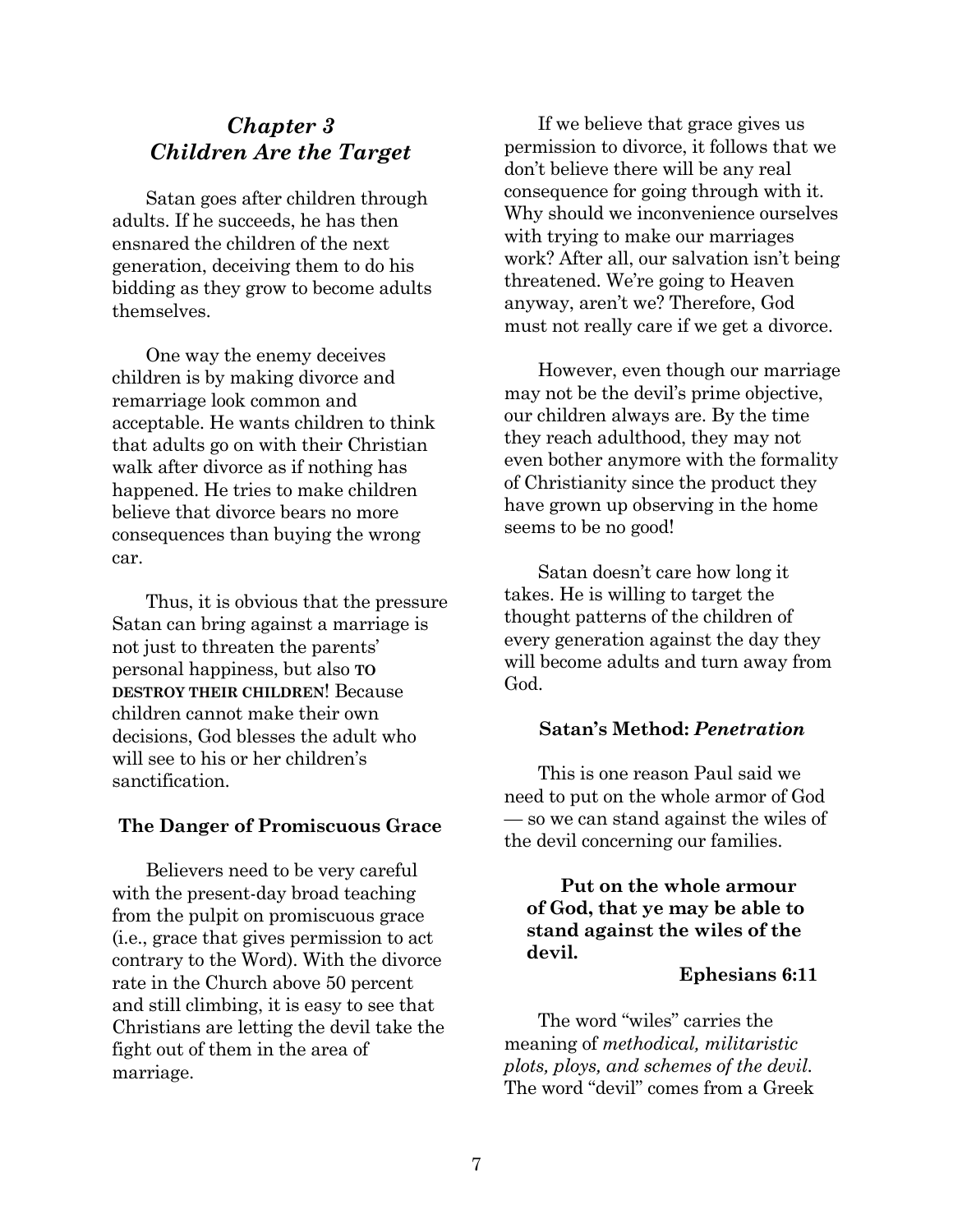word that includes the meaning of *penetration*. In other words, one of the names God gave Satan to describe his nature was "**PENETRATION**." God also called Satan a master strategist.

This helps us understand the enemy's method of operation. When he approaches a generation, he does so with a meticulous, methodical plan to penetrate the resistance of that generation. He has found our children to be an easy target, and he intends to destroy them.

Satan's persistence can be likened to single drops of water that keep dripping on a rock by the hour, day, week, month, and year. Those little drops keep hitting the same spot until, finally, those little drops of water actually penetrate the rock's hard surface.

Similarly, Satan goes after children, seeking to penetrate their thought processes and their belief system little by little with a wide variety of worldly influences. His intention is to raise each new generation with his programmed mindset.

Satan will also try to destroy any faithful adults who have weathered the storms. He is out to get adults who have come through their generation with strong family ties. His biggest threats are parents who endeavor to instill into their children godly principles that will enable them to carry the Christian banner into the next generation.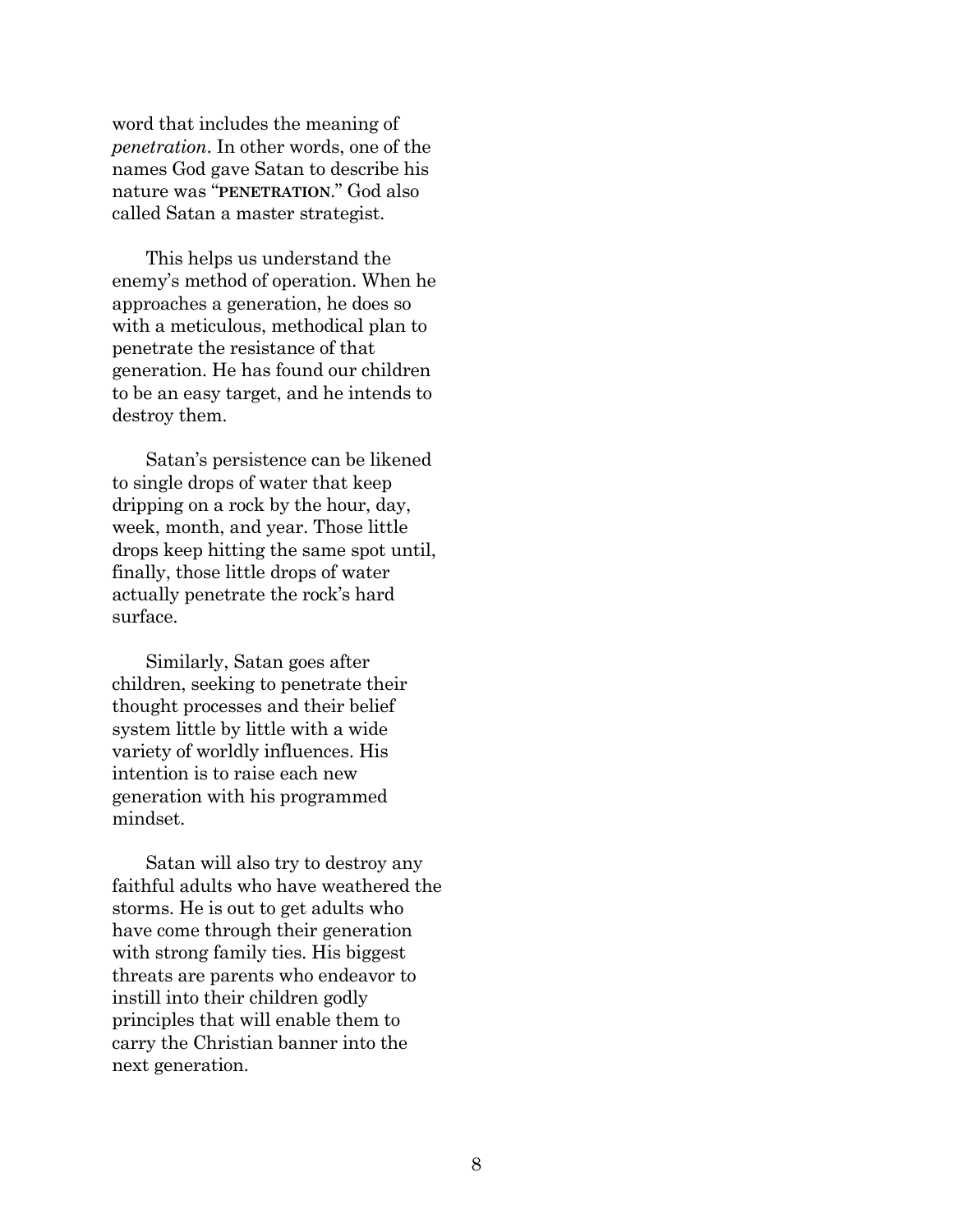## *Chapter 4 Let's Be There For Our Children!*

We are living in the last days, and even though God's standard for parenting has not changed, sin does abound on every side. As a result of the sinful condition of today's society and the spiritual shortsightedness of the last two generations, many husbands or wives find themselves in intolerable situations in their homes. These spouses may desire a godly home where the values of God are taught. But because Satan has penetrated their marriage partner's mind, they and their children have become victims of domestic violence, physical or mental abuse, perversion, and every evil work.

Spouses caught in this dilemma often do not desire a divided home. But for the safety of themselves and their children, they must make the decision to separate.

#### **Don't Substitute** *Time* **for** *Things*

If you have been granted a divorce for any of the reasons mentioned above, you can rest assured that, by God's grace, you will be able to regain the ground lost through such a painful situation. But it is important to stay aware of one of the main ways the devil comes against children: He attempts to get them out from under the watchful eyes of their Christian parents who love them.

Satan is not going to accomplish that goal unless he can convince us that the first steps into his plan are going to

**HELP** our children rather than **HARM** them. The principle stated in Hebrews 5:14 can help us understand how the enemy works:

> **But strong meat belongeth to them that are of full age, even those who by reason of use have their senses exercised TO DISCERN BOTH GOOD AND EVIL.**

Paul wouldn't say we need to discern both good and evil if evil couldn't be cloaked in good. You see, the devil knows he would be wasting his time if he tried to convince us to disregard our children's needs. So he tries to get us to sacrifice **OUR TIME** with our children by convincing us to work to get them **MORE THINGS**.

Our nation has a divorce rate in excess of 52 percent, both in and out of the Church. This is not even counting an all-time high of single-parent dwellings, affecting more than 65 percent of our population. One reason for these alarming statistics is that so many parents have swallowed this particular lie of the enemy.

It takes the income of both parents to maintain a higher standard of living. Since these parents think this standard is important for the welfare of their children, they honestly believe no sacrifice is too great in order to accomplish that goal. They believe they are seeing to the needs of their families when they are actually depriving their children of what they need most — time with them.

As parents, we want the best for our children. However, sometimes we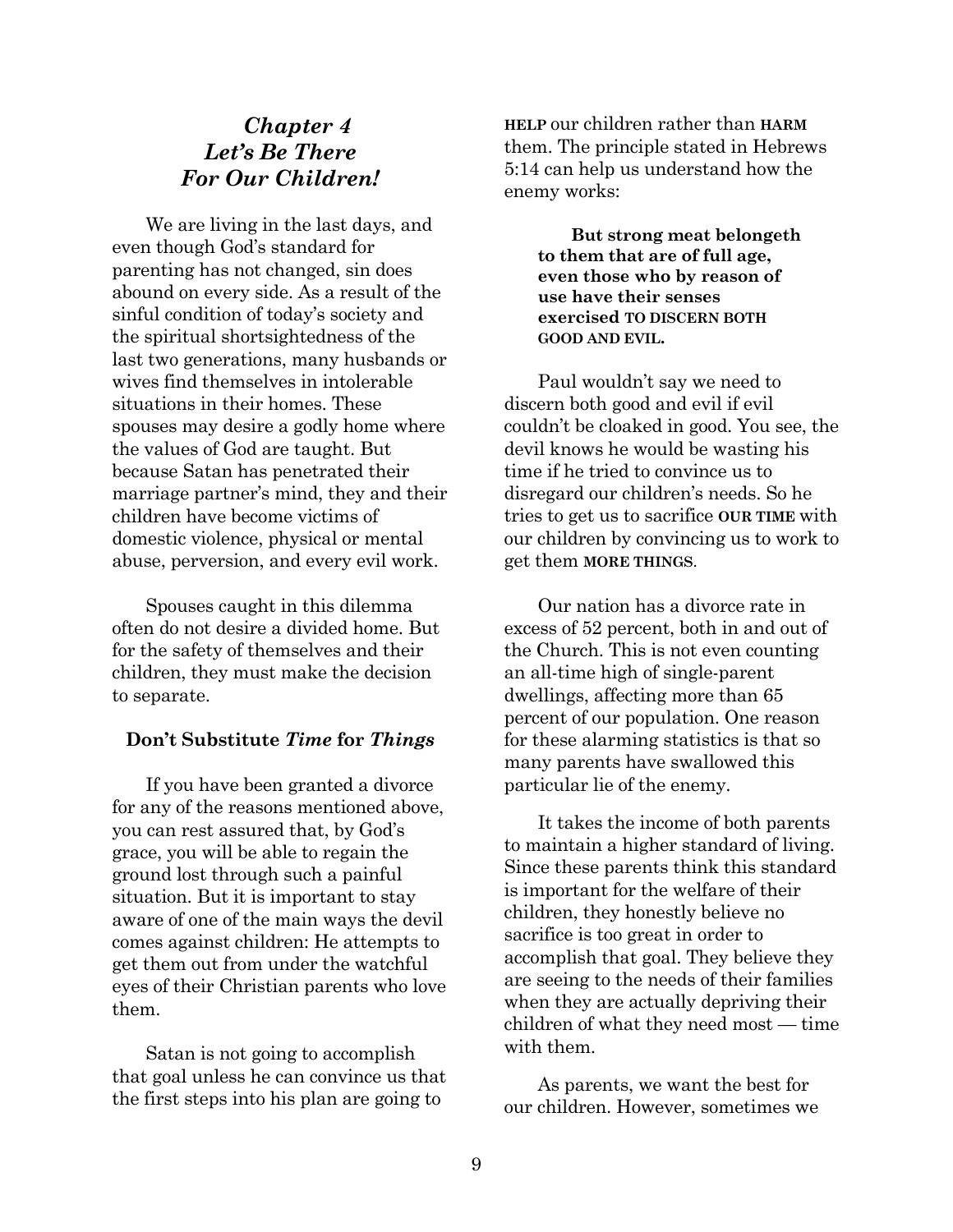are deceived into believing that it is more important to prepare our children for adulthood in the natural than it is to prepare them spiritually. We often don't realize that our children's greatest need is not an extra television in their bedrooms, but parents who are there for them, guiding and training them every step of the way.

Our children need our time and attention, especially through those frustrating years as they enter into adulthood. If we are there for them, they will turn to us first. But if we are **NOT** there for them, they will soon turn to another source outside the family and outside of God to get their emotional and spiritual needs met.

#### **Make the Right Kind of Sacrifices**

We are like every other parent who loves his or her children — we are willing to do anything to see to it that they have everything they both want and need. But good becomes evil in this area of our lives when we are willing to replace the spiritual with the natural, the eternal with the temporal.

All parents who love their children will make sacrifices. We just need to make sure that the sacrifices are the right ones. To sacrifice the most precious thing we have — our time in order to obtain more material things for our children is not always the right choice. Often the time we use to earn the money necessary to purchase those material possessions would have been much more wisely invested into the spiritual and moral training of our children.

We need to reevaluate our home lives with our children in mind. Do we want mama working so we can add an extra bedroom onto the house or purchase a newer second car? Or shall we wait for God to prosper us in a way that doesn't hurt the closeness of our family?

If there was ever an area in which God will prosper us, it is this one. He will give us an abundant return both materially and spiritually if we are willing to make the sanctification of our children our first priority.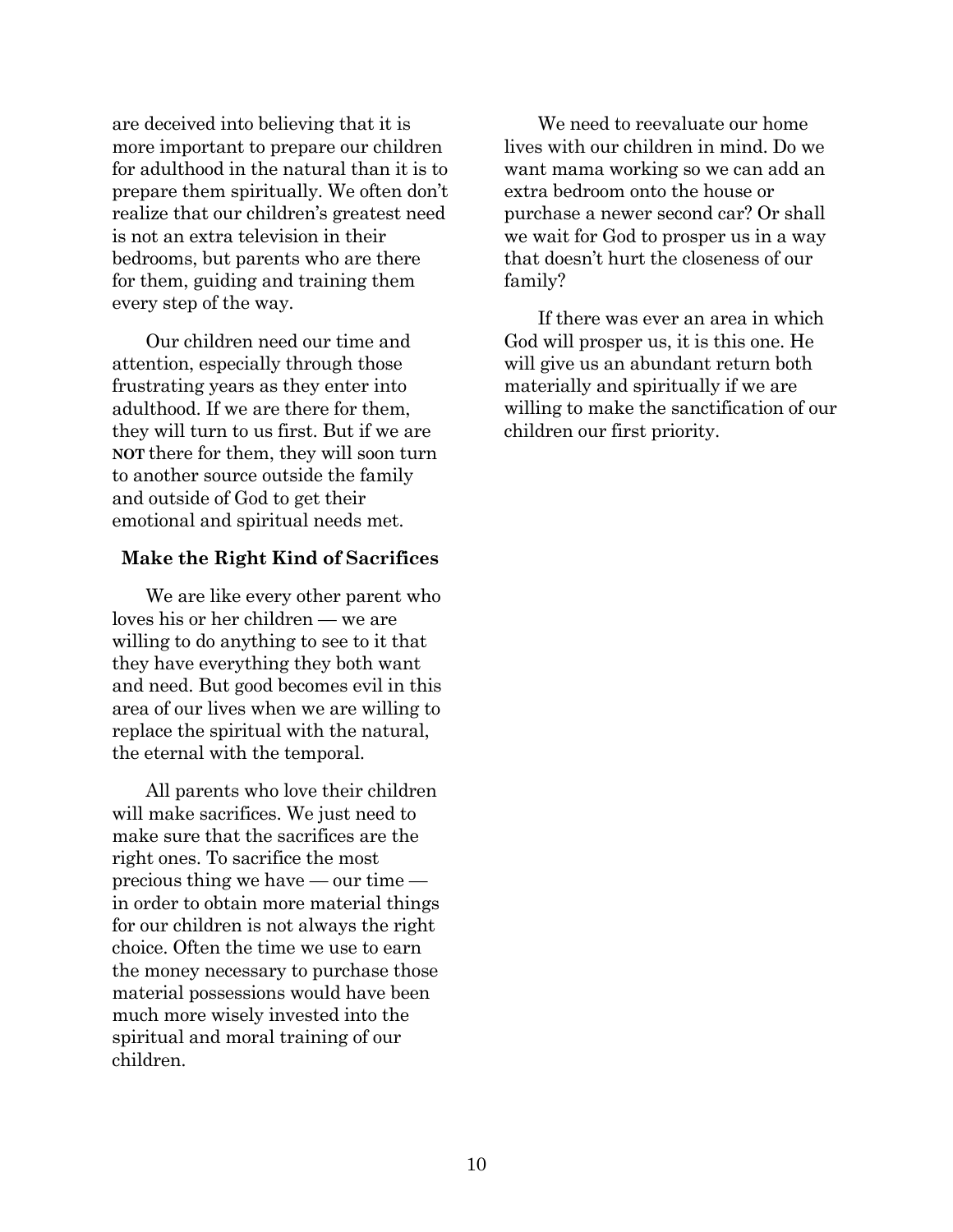## *Chapter 5 Seek God First, And He Will Hear*

Our responsibility to raise our children in the ways of the Lord is one of the reasons Jesus said, **But seek ye first the kingdom of God, and his righteousness; and all these things shall be added unto you** (Matt. 6:33). W**HAT BETTER REASON TO SEEK FIRST GOD'S KINGDOM THAN OUR CHILDREN?**

It is glorious when a husband and wife can work so closely together for the good of their children that one is left free to see to the children's sanctification. In First Timothy 5:14, Paul states how much it pleases God when a woman gives her energy to guiding the home: **I will therefore that the younger women marry, bear children, guide the house, give none occasion to the adversary to speak reproachfully.** 

But there are times when husbands or wives suddenly find themselves in a single-parent situation. Other times the husband can earn very little money and the wife has to work to put food on the table. In these situations, God gives special grace. He understands because, above all else, He is your Heavenly Father; He knows more about parenting than you could ever imagine.

#### **God Hears a Parent's Prayer**

One prayer that God will answer quickly is the parent's prayer concerning the sanctification of his or her children. For instance, when parents call out to the Lord for more time to spend with their children so

they can love them and guide them more effectively, this touches the heart of God. He hears the prayer of parents who cry out for the best for their children!

Even if it means God has to move mountains to see to it that your cry for your children is heard, He will move those mountains. Remember, **HE IS YOUR FATHER,** and He understands parenting. When your prayer has such a godly foundation, God will turn the entire situation around in order to answer that prayer.

God holds little children in the highest esteem and will move on the behalf of anyone who sees to their sanctification. So in the case of single or working parents who desire more time with their children, they just need to turn to God with their children in mind. God can move schedules, create jobs, and cause circumstances to change in their favor. If parents really want more time with their children and will trust God to bring it to pass, they will eventually have the time they need to sow into the most valuable treasures God has entrusted them with — the lives of their children.

#### **Consider Carefully What Affects Your Children**

If you are divorced and considering remarriage, I strongly recommend that your choice be made based on spiritual values. It is easy to make choices based on lust, desperation, or even greed when you are alone and perhaps fearful. But please consider fully what the outcome will be for your children.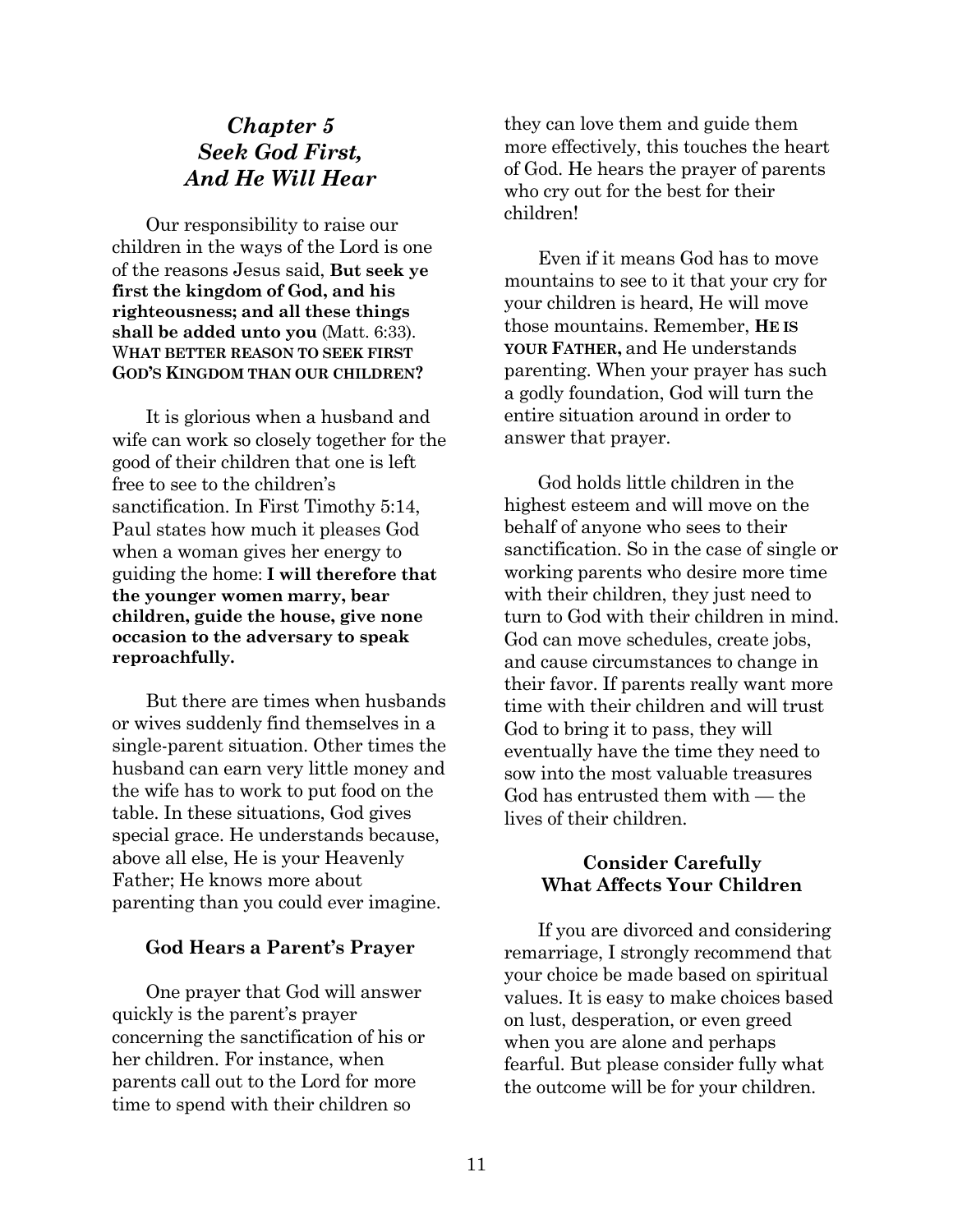If you are a mother, consider carefully before you decide to take or stay at a job. Don't do it because you "need an outlet" or because you like the power you can wield in that position at work. If this has been your mindset, you must come to grips with this allimportant question: **WHICH IS MORE VALUABLE TO YOU — YOUR CHILDREN OR YOUR JOB?** 

One thing I've learned over the years is that nothing seems to move God faster than little children and worship. Therefore, you will be amazed at what God can do when you begin to worship Him regarding your children, thanking Him for giving them to you and worshiping Him for providing a way for you to spend quality time with them, even on the hectic schedule of a single parent.

Whether you are a single parent or a working mother, God wants to give you a special grace to enable you to raise your children in His ways. This is the same kind of grace that enabled Jesus to go to the Cross and die for us so the family of God might be united, even though sin said it could not be.

But you have to make it your desire to be a godly parent. You have to make the sanctification of your children your first priority. Then God will step in as a Parent and begin to move on your behalf in answer to your prayers.

So if you find yourself unable to shape your children's values as you know God desires — cry out to Him. He will provide a way for you! His promise in Jeremiah 33:3 is yours to claim —

especially when you cry out for the welfare of your children!

**Call unto me, and I will answer thee, and shew thee great and mighty things, which thou knowest not.**